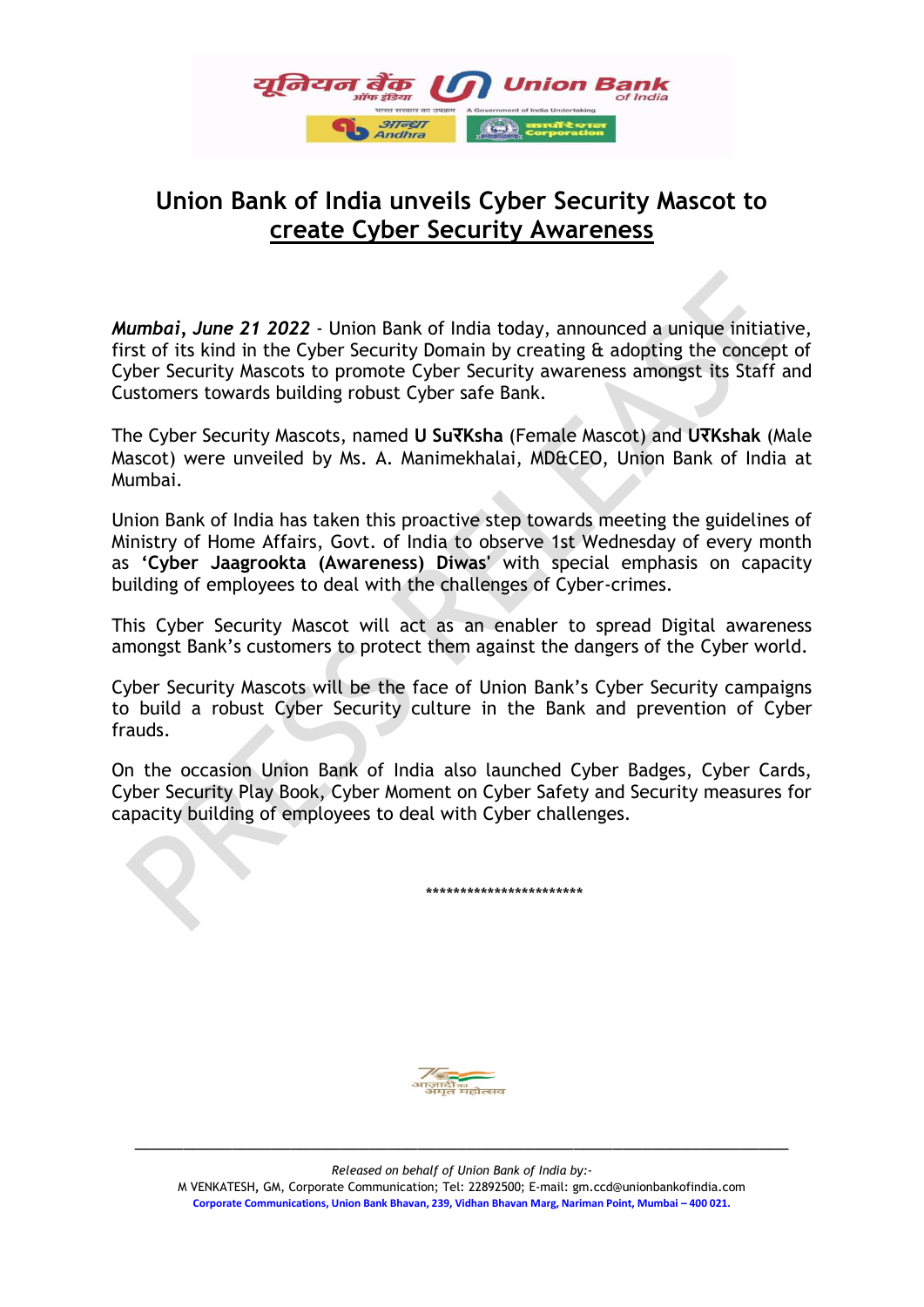



(Seen in the photograph is Ms. A Manimekhalai, MD&CEO, Union Bank of India flanked by Mr Nitesh Ranjan, Mr. Rajneesh Karnatak & Mr Nidhu Saxena, Executive Directors, Union Bank of India on unveiling of the Cyber Security Mascots at Mumbai.)



\_\_\_\_\_\_\_\_\_\_\_\_\_\_\_\_\_\_\_\_\_\_\_\_\_\_\_\_\_\_\_\_\_\_\_\_\_\_\_\_\_\_\_\_\_\_\_\_\_\_\_\_\_\_\_\_\_\_\_\_\_\_\_\_\_\_\_ *Released on behalf of Union Bank of India by:-*

M VENKATESH**,** GM, Corporate Communication; Tel: 22892500; E-mail: gm.ccd@unionbankofindia.com **Corporate Communications, Union Bank Bhavan, 239, Vidhan Bhavan Marg, Nariman Point, Mumbai – 400 021.**